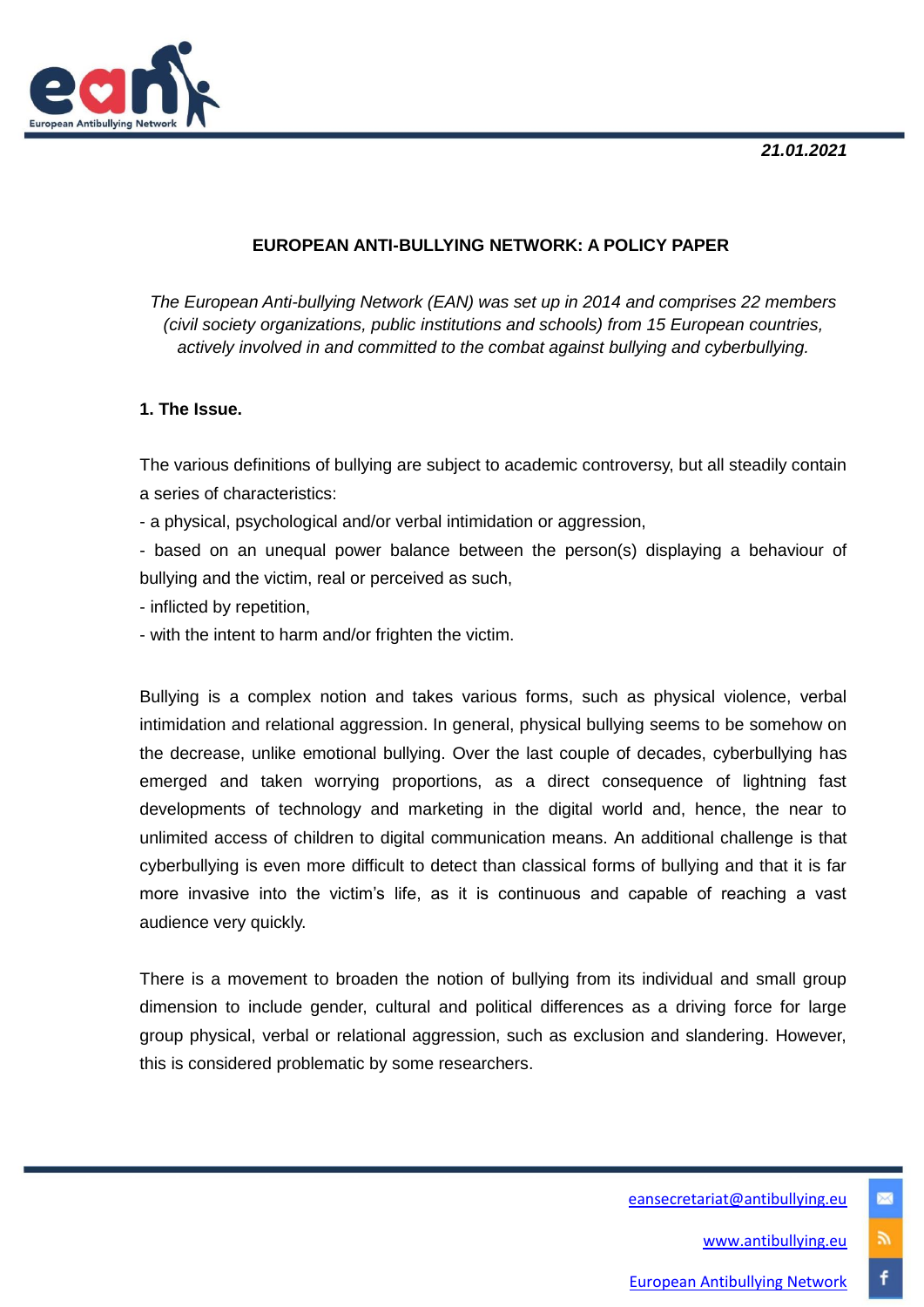

Politically there is discussion whether bullying is to be considered as one of the expressions of violence or a distinct phenomenon, requiring distinct policies and public attention. EAN pleads for the latter approach, given the particularities of context and the need for specific policy measures.

Whatever energy these controversies around definitions may deserve and receive, actors in society and policy makers should by no means be distracted from the overwhelming reality that bullying has grown into a major public issue, requiring an urgent, comprehensive and coherent response on the side of grass-root society, public instances and policy makers alike. For, although awareness and preparedness to combat bullying has increased substantially, many children are still confronted with the phenomenon, often with devastating and lasting effects on their physical and/or mental health and integrity.

#### **2. The Impact.**

#### *\* on all people directly or indirectly involved: victims, perpetrators and bystanders.*

In essence, all parties involved in bullying, victims, person(s) displaying a behaviour of bullying and bystanders consciously or unknowingly witnessing situations of bullying, undergo serious negative effects, also in their life as adults.

The negative spiral involving lower self-esteem, anxiety, depression, psychosomatic complaints and diminishing academic performance are among the obvious consequences for children falling **victim** to bullying. Bullying notoriously also leads in extreme cases to suicide ideation and suicide of children. The phenomenon is scientifically known as bullycide.

**Bullying children** also undergo negative effects of their bullying behavior, and are even bound to get burdened with a lifetime feeling of guilt in case their actions have led to dramatic and irreversible consequences for their victim. The long-term pattern of bullies often includes antisocial behavior in adult life, poor emotional bonding capability, family violence, substance abuse and delinquency, all to a substantial extent resulting from blurred values and behavioral norms, which had probably also been at the root of their childhood bullying behavior.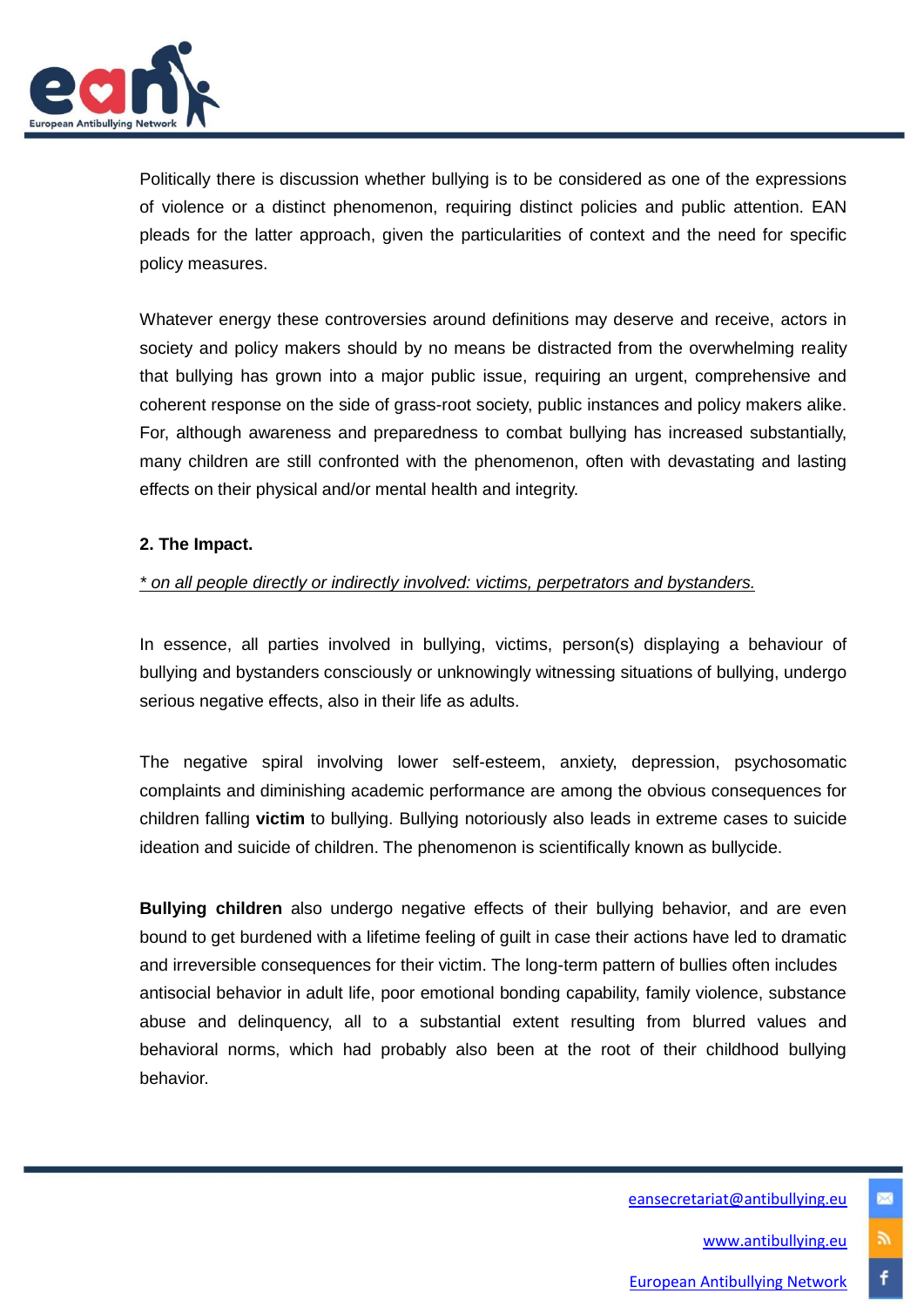

As to **bystanders**, adults and children alike, who have been witnessing a situation of bullying without intervening, one can easily imagine the feelings of guilt with which they remain burdened in case the bullying spins out of control and takes a dramatically ugly turn.

## *\* …. everywhere and in all societies.*

The adverse impact of bullying is not only widespread over individuals, far beyond the direct victims: it is crucial to realize that bullying is a universal phenomenon, increasingly so because of the rapid development of cyberbullying and relational bullying in general. No society is free of this problem, no matter how well its social care system and solidarity culture are developed, regardless how influential religion and cultural values are upon daily life, whatever principles the educational model is based on. This in itself offers sufficient reason for cross-border cooperation and networking among actors, public and other, by exchanging good practices and elaborating common strategies to combat the phenomenon of bullying.

This universality constitutes the 'raison d'être' of a common European response, as embodied in the European Anti-bullying Network (EAN).

## **3. The European Antibullying Network (EAN): a Framework of Response.**

The European Anti-bullying Network's action field is essentially composed of four pillars:

a. Capacity building: increase the capacity of EAN members and key non-member organizations to prevent bullying.

b. Method Development: stimulate and support the empowerment of young people, adults and institutions to prevent bullying and to respond to bullying.

c. Awareness-raising: raise awareness of the need to combat bullying as a specific form of violence and the possibilities to do this, including by the development and promotion of a certification process for anti-bullying policies of schools.

## [eansecretariat@antibullying.eu](mailto:eansecretariat@antibullying.eu)

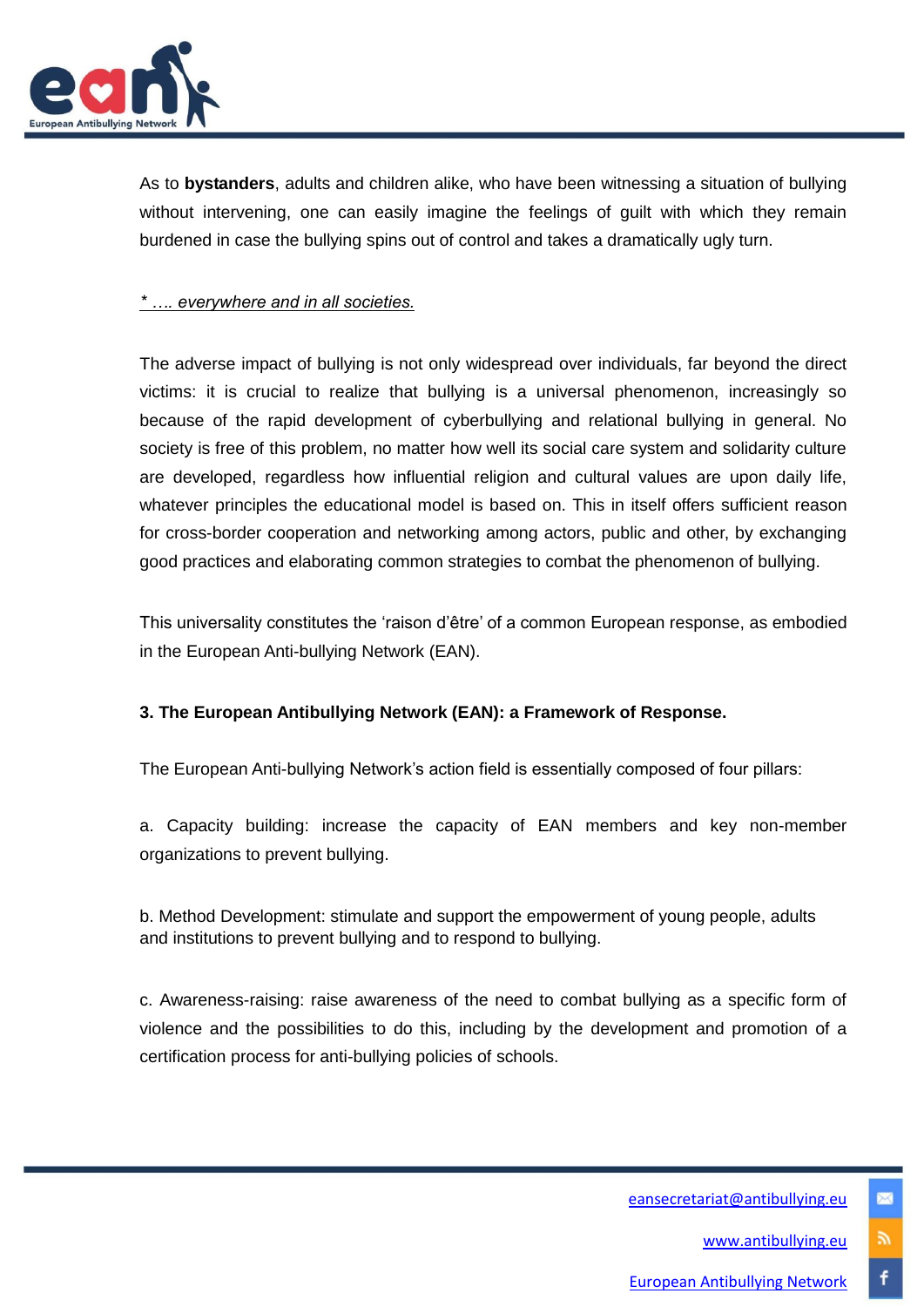

d. Advocacy: monitor national and European policies on bullying and stimulate and support higher impact strategies.

# **4. EAN's Call for Responsible Leadership at All Levels.**

It is in its above-mentioned mission context that EAN calls upon

a - policy makers at European, national and subnational levels, genuinely in the spirit of the subsidiarity and proportionality principles, to establish specific anti-bullying legislation which, among other things,

\* wherever relevant, links public financial support to the adherence to adequate antibullying policies and codes of conduct,

\* creates a legal environment of attributing responsibility for acts of bullying, reaching beyond general manifestations of harassment and discrimination based on race, gender, religion, national origin and disability, and concerning person(s) displaying a behaviour of bullying and other indirectly involved persons and instances,

\* elaborates a judicial framework, specifically aimed at the protection of victims of bullying and the sensitization and atonement of person(s) displaying a behaviour of bullying,

\* sets up referral procedures which enhance a smooth synergy among providers bound to play a role in handling cases of bullying and/or assisting victims;

b – managing instances and actors in the fields of education, healthcare, wellness care, digital safety, law enforcement, association life and all other relevant areas of endeavor, each at their respective level of competence, to conduct awareness raising activities and training sessions in order to build capabilities of preventing and identifying cases of bullying in a timely way and of handling concrete situations of bullying once identified. The educative task of awareness-building is not limited to the obvious categories of parents and teaching staff: personnel and volunteers in youth associations, sports clubs and other structures of

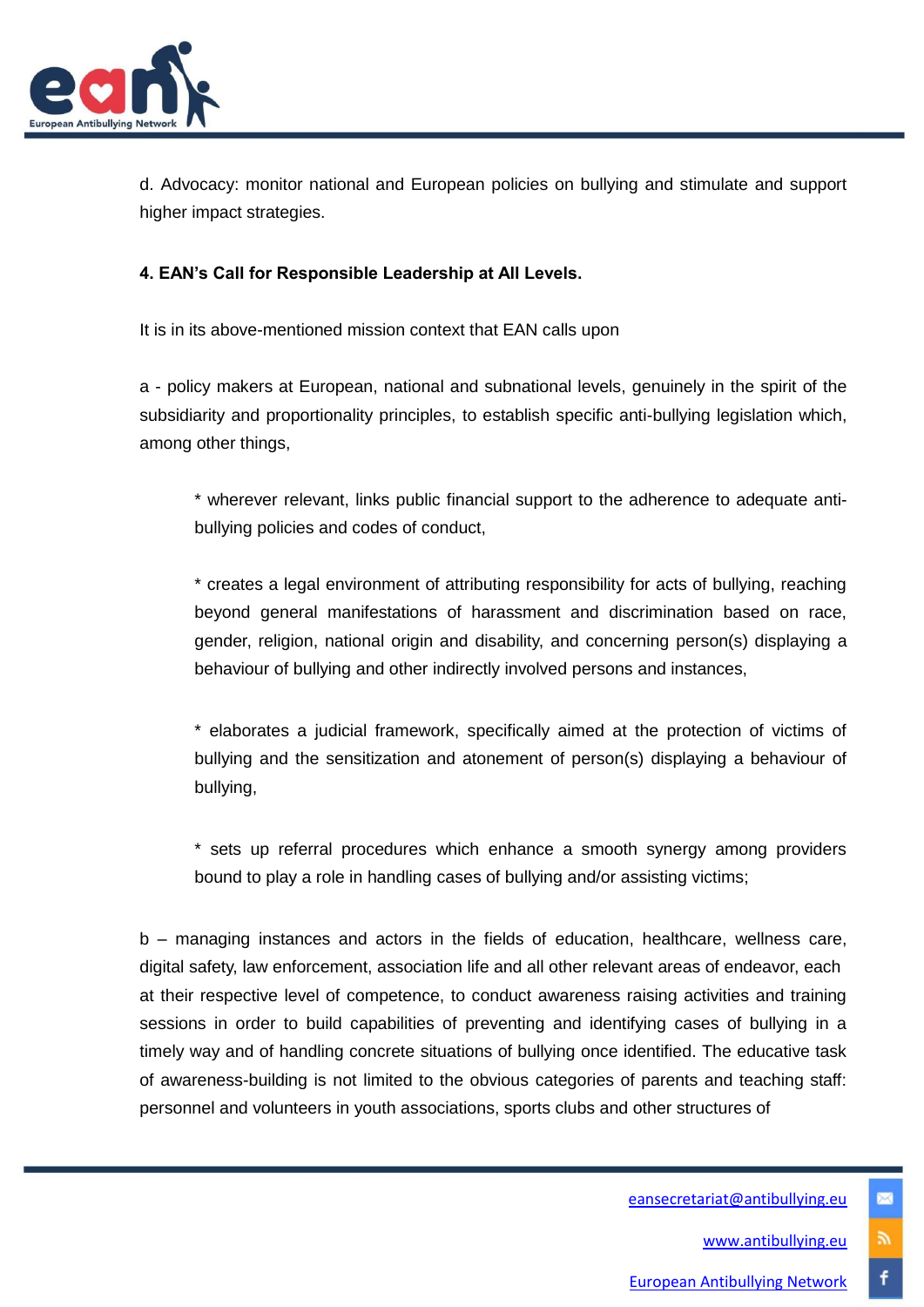

community life need to be (made) aware of their educative responsibilities in the combat against bullying.

c – school networks and individual schools

\* to develop anti-bullying policies in the form of long-term and sustained prevention programs based on a whole-school approach, involving not only students and educative staff, but also parents, who are proven to be a crucially important factor for success,

\* in this spirit of a 'whole-school approach', to embrace the notion of certification of schools, based on an evaluation of the establishment and effective implementation of a code of conduct to stamp out bullying from the school environment, including cyberbullying among students when physically away from the school premises.

## **5. Strengths and Shortcomings in Europe.**

The Council of Europe and the European Union share a vision in which peace, conflict resolution, democracy and equality are central topics. Both have legal and social strategies to implement these values. In the European union there is a substantial budget for anti-bullying projects, which will only grow with the expansion of the Erasmus+ program.

However, a few shortcomings in the European strategy are to be pointed out.

- The Council of Europe and the European Union DO not have competence in the educational area. The principle of subsidiarity limits its scope, as the content of education is considered to be a national or subnational competence. However, the safety in schools is also part of the education system even though it has little to do with the content of education. The European Union could be more proactive in this area, based on its numerous safety regulations.
- In the area of funding, the focus is often on sharing of good practices. While this is useful, it does raise the question which good practices are best practices and why. Some projects and initiatives like the NESET-reviews provide a meta-analysis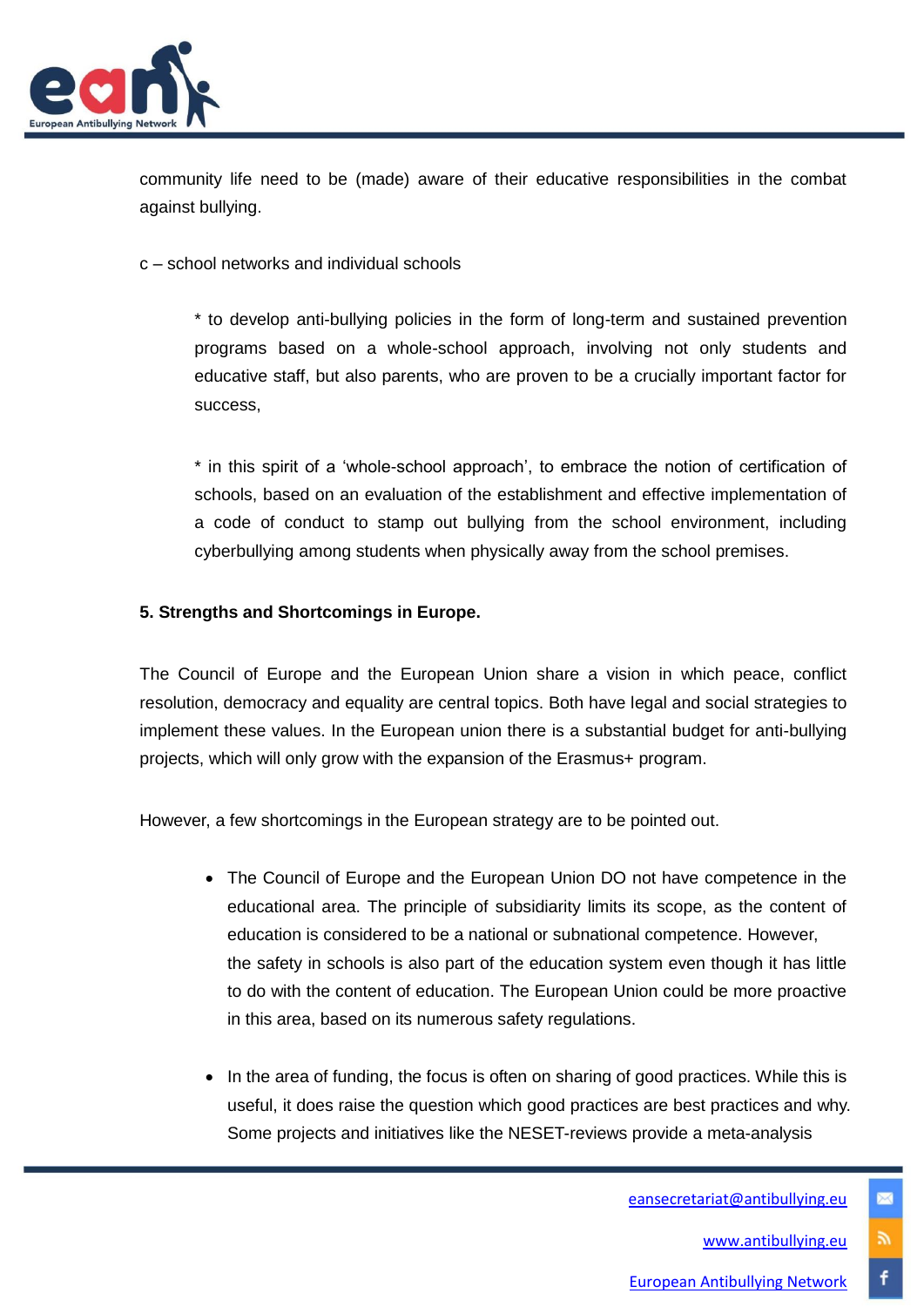

which helps to get an overview. But it seems that such guides to better impact are not yet shared well enough to guide new policies on the national or European level.

 The number of European projects funded for anti-bullying projects is extensive. It is so high that it falls outside the scope of the ABC-project to review them properly. This raises the question whether there is a development in these projects or whether they repeat each other.

More specifically, EAN recommends to the European Union

- 1. to review funded projects which focus on, or include bullying. The result of such a review should be to help focus future anti-bullying projects to go beyond sharing of subjective good practices and become part of a more systematic development program to combat bullying in Europe**;**
- 2. to explore the potential for European level guidelines for social safety and inclusion in schools, agreed on by Member States, strengthening the strategies to combat early school-leaving, gender-based violence and social exclusion;
- 3. to set up an ongoing European campaign to stimulate awareness of bullying and structural ways to combat it. The choice of an EU-"Day Against Bullying" could be a focal point in such an annual campaign and have a recurrently mobilizing effect.
- 4. Part of such a campaign could be the development of a clearing house of projects and methods. In this effort, the EU and EAN could collaborate and also involve other organizations which are already working on a similar global database**,** for instance in the context of the World Anti-bullying Forum.
- 5. A European campaign should also develop a European "map" of national anti-bullying policies and related best practices, and establish a mechanism of country assessments to stimulate national dialogue and cooperation to enhance such policies. In this effort, the EU and EAN could team up with organizations which are already working on this type of mapping.